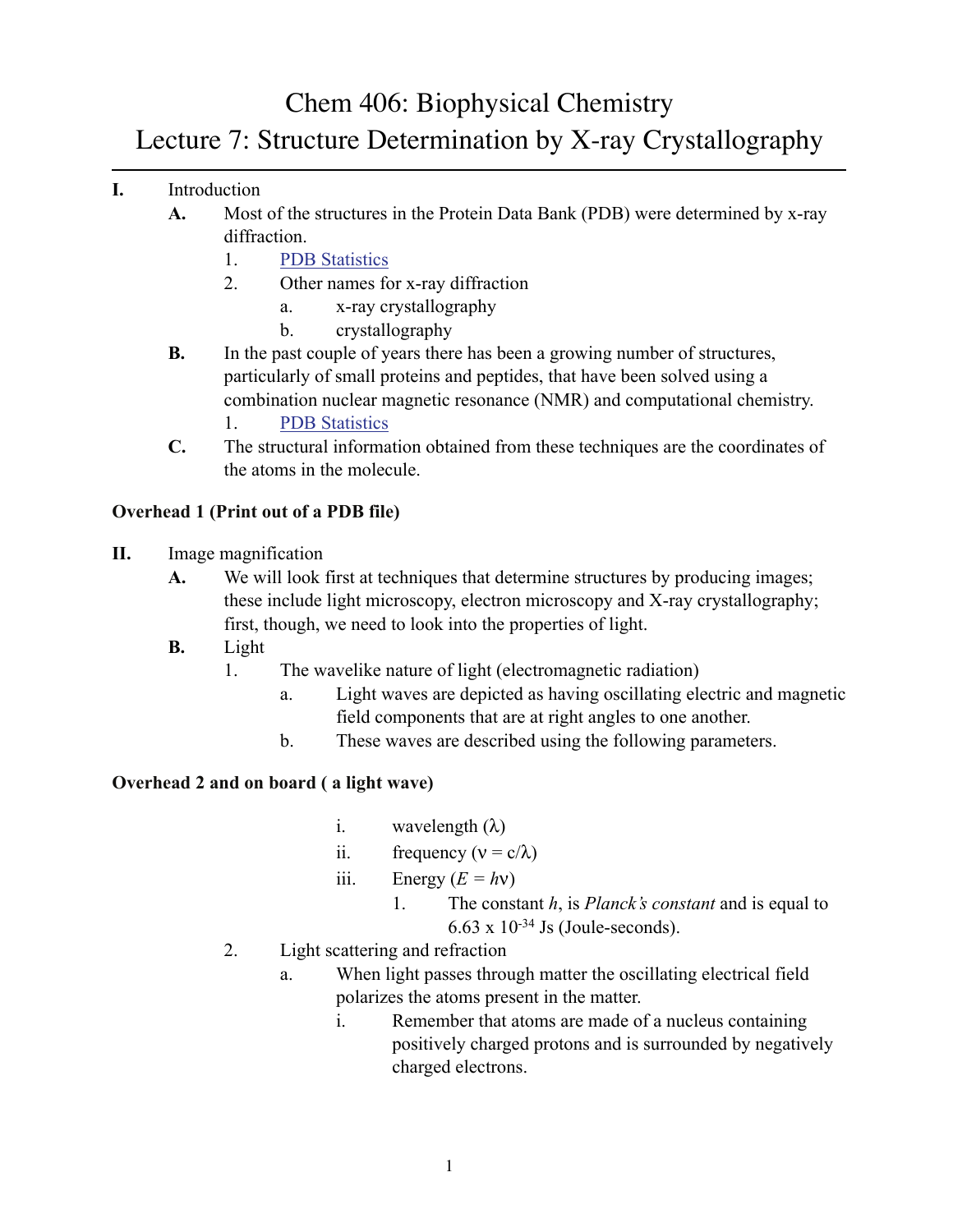| $b_{-}$     | The polarization oscillates in at the same frequency as the electric |
|-------------|----------------------------------------------------------------------|
|             | field of the light                                                   |
| $c_{\cdot}$ | This produces an oscillating dipole which acts like a transmitting   |
|             | antenna to re-emit the light at the same frequency as the incident   |

- light, however, it is sent out in all directions.
- d. This phenomenon is called *light scattering*.
- e. What we *see* around us is in effect the result of our eyes and brain analyzing scattered light.
- f. When light interacts with matter in this way it slows down, i.e., *it is no longer traveling at the same speed as light in a vacuum*.
- g. The degree of slowing is given by the **refractive index**
	- i. The refractive index is a unitless parameter of a given material and gives the ratio of the speed of light in a vacuum to its speed in that material
- h. When light passes from one material to another, each having a different refractive index, the direction of the light beam can bend.
- i. According to Snell's law

$$
n_1\sin(\theta_1)=n_1\sin(\theta_1)
$$

## **On Board 3 - Illustrate Snell's Law**

- i. where  $n_1$  and  $n_2$  are the refractive indices of the two substances and  $\theta_1$  and  $\theta_2$  are the angles of incidence.
- ii. This property is called *refraction*.
- iii. It can be used to make lenses which can form images with light scattered from an object.

# **C.** Light microscopy

1. Lenses are used to produce images, which to the observer, appear larger than they actually are.

## **Overhead 4 (a microscope lens)**

- 2. The resolution of a magnified image is limited by the wavelength of light used
	- a. Visible light has wavelengths in the range of 400-700 nm.
	- b. As a rule of thumb, images cannot be resolved which are smaller than the wavelength of light used.
	- c. Therefore, light microscopy is limited to images which are approximately 200 nm  $(200 \text{ nm} = 0.2 \text{ µm})$  or larger
- 3. Proteins have dimensions of around 10 nm  $(=100 \text{ Å})$  or less, and the average bond length between atoms in a protein is about  $0.1 \text{ nm } (1 \text{ Å})$

# **Overhead 5 (distance scale)**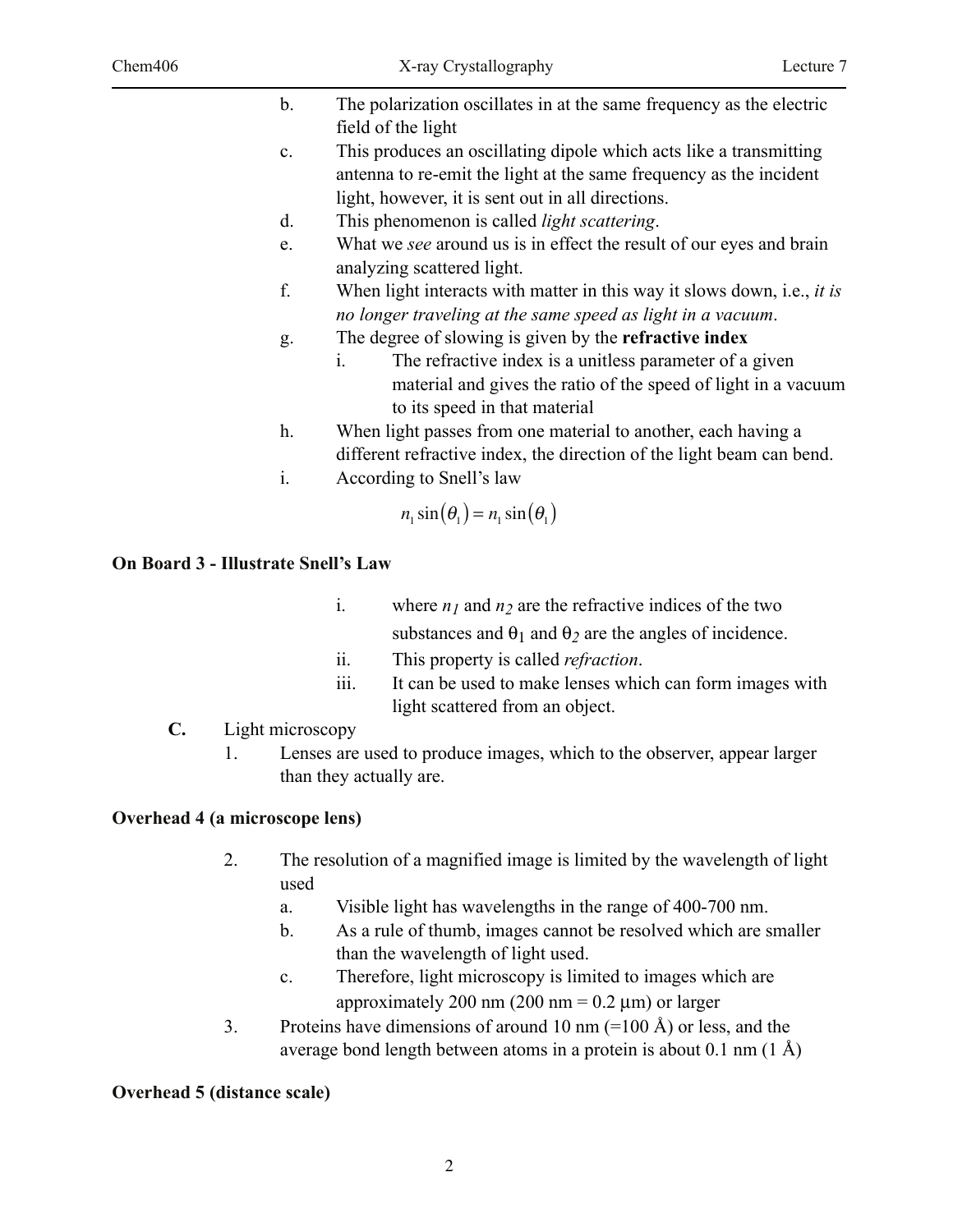- a. Often we use the non-SI unit distance called an angstrom  $(1 \text{ nm} =$ 10 Å)
- 4. To resolve things at an Å resolution requires radiation with a much shorter wavelength than visible light

## **Overhead 6 (The electromagnetic spectrum)**

- **D.** Electron microscopy
	- 1. Light has both a wave-like and particle nature to it.
	- 2. In 1924 Louis de Broglie reasoned that the same should hold true for matter.

$$
\lambda = \frac{h}{p}
$$

- a. where *h* is Planck's constant,  $\lambda$  is the wavelength, and *p* is the momentum of the particle.
- 3. The high energy electron beam produced by a 100 kV electron microscope has a wavelength of 0.004 nm  $(0.04 \text{ Å})$ .

## **Overhead 7 (Schematic of electron microscope)**

- 4. A moving electron produces and associated magnetic field
	- a. This allows electron beams to be bent with a magnetic "lens".
- 5. Constraints of the imaging system reduce the practical resolution to about  $0.1$  nM  $(1 \text{ Å})$ .
- 6. Constraints imposed by sample preparation reduce it even further to about  $2 \text{ nm} (20 \text{ Å})$
- 7. There is a growing number of structures in the PDB that were determined by electron microscopy
	- a. PDB Statistics

## **Demonstrate how to do an advance search in the PDB on Experimental Method**

- **E.** X-rays
	- 1. X-rays are a form of pure electromagnetic radiation.
	- 2. They have a wavelength of around 1Å.

## **Overhead 6 (The electromagnetic spectrum with objects)**

- a. This, according to Planck's equation, gives them very high energy and is what makes them so dangerous to living tissue.
- **III.** X-ray diffraction (X-ray crystallography)
	- **A.** Introduction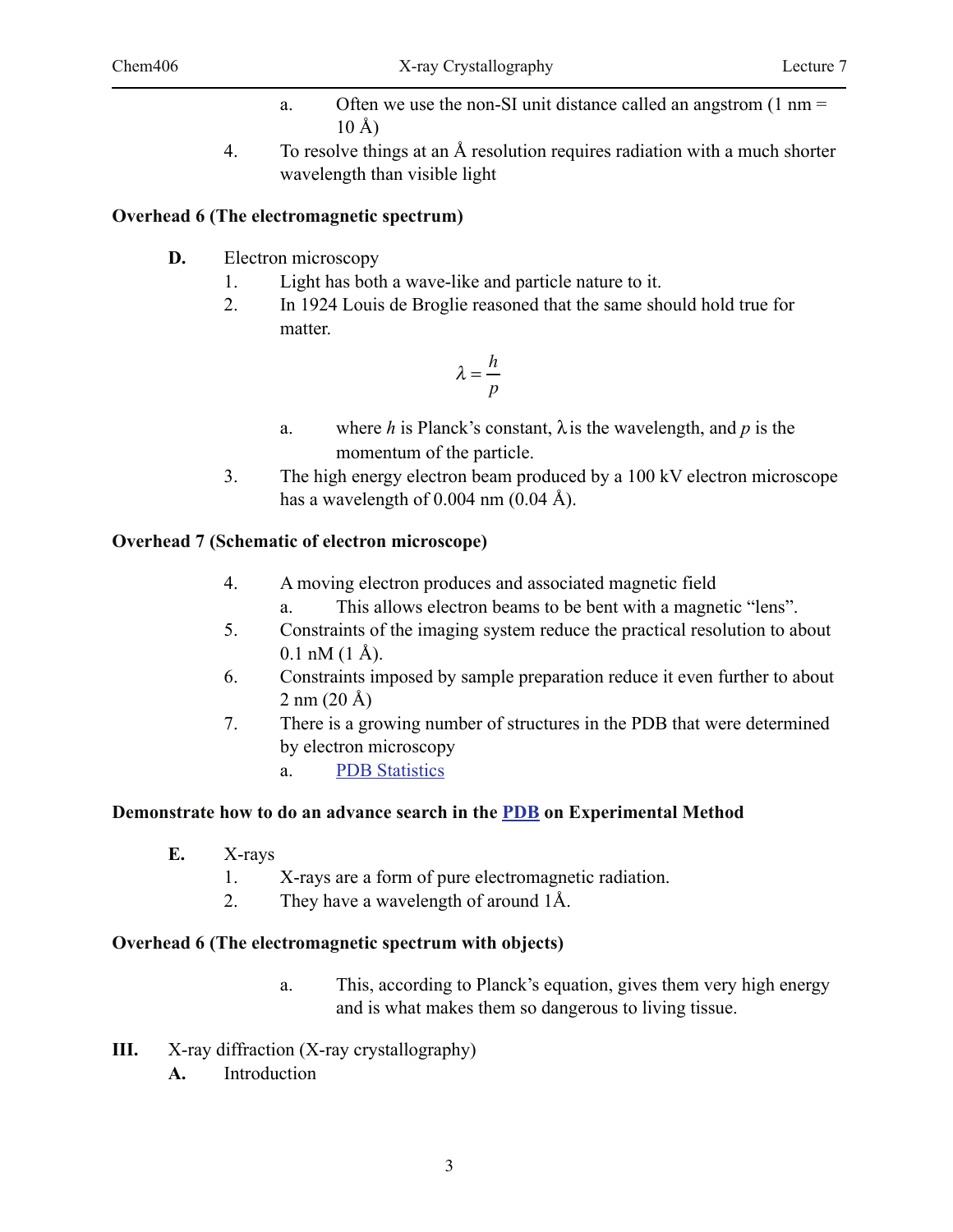- 1. Will not be able to give a detailed explanation of how the technique is applied.
	- a. However, I wish to leave you with some appreciation for the power of the technique and the complexities involved with applying it.
- 2. The power of the technique lies in the fact that it can be used to produce 3 dimensional models of molecules at an *atomic* resolution.

## **B.** Requirements

- 1. For 3-dimensional structures, crystals are required
	- a. This is basically a sampling requirement
		- i. In order to obtain adequate signal, many copies of the molecule must be viewed at the same time.
		- ii. And they must be arranged in a orderly array.

## **Overheads 8 (crystal lattices)**

- iii. Crystals represent an array of *unit cells* which repeat to produce a 3-dimensional object.
- b. There is a limited number of different lattice types.
	- i. There are 14 *Bravais* lattice types:
		- 1. P cubic (a=b=c;  $\alpha = \beta = \gamma = 90^{\circ}$ )
		- 2. I cubic
		- 3. F cubic
		- 4. P tetragonal (a=b $\neq$ c;  $\alpha = \beta = \gamma = 90^{\circ}$ )
		- 5. C tetragonal
		- 6. P orthorhombic  $(a\neq b\neq c; \alpha = \beta = \gamma = 90^{\circ})$
		- 7. C orthorhombic
		- 8. I orthorhombic
		- 9. F orthorhombic
		- 10. P hexagonal (a=b $\neq$ c;  $\alpha$ = $\beta$ = $90^\circ$ ,  $\gamma$ =120°)
		- 11. R rhombohedral  $(a=b=c, \alpha=\beta=\gamma\neq 90^{\circ})$
		- 12. P monoclinic( $a \neq b \neq c$ ;  $\alpha = \beta = 90^\circ \neq \gamma$ )
		- 13. C monoclinic
		- 14. P triclinic ( $a \neq b \neq c$ ;  $\alpha \neq \beta \neq \gamma$ )

## ii. where

- 1.  $P =$  primitive (lattice points at the 8 corners)
- 2.  $I = (extra lattice point at center)$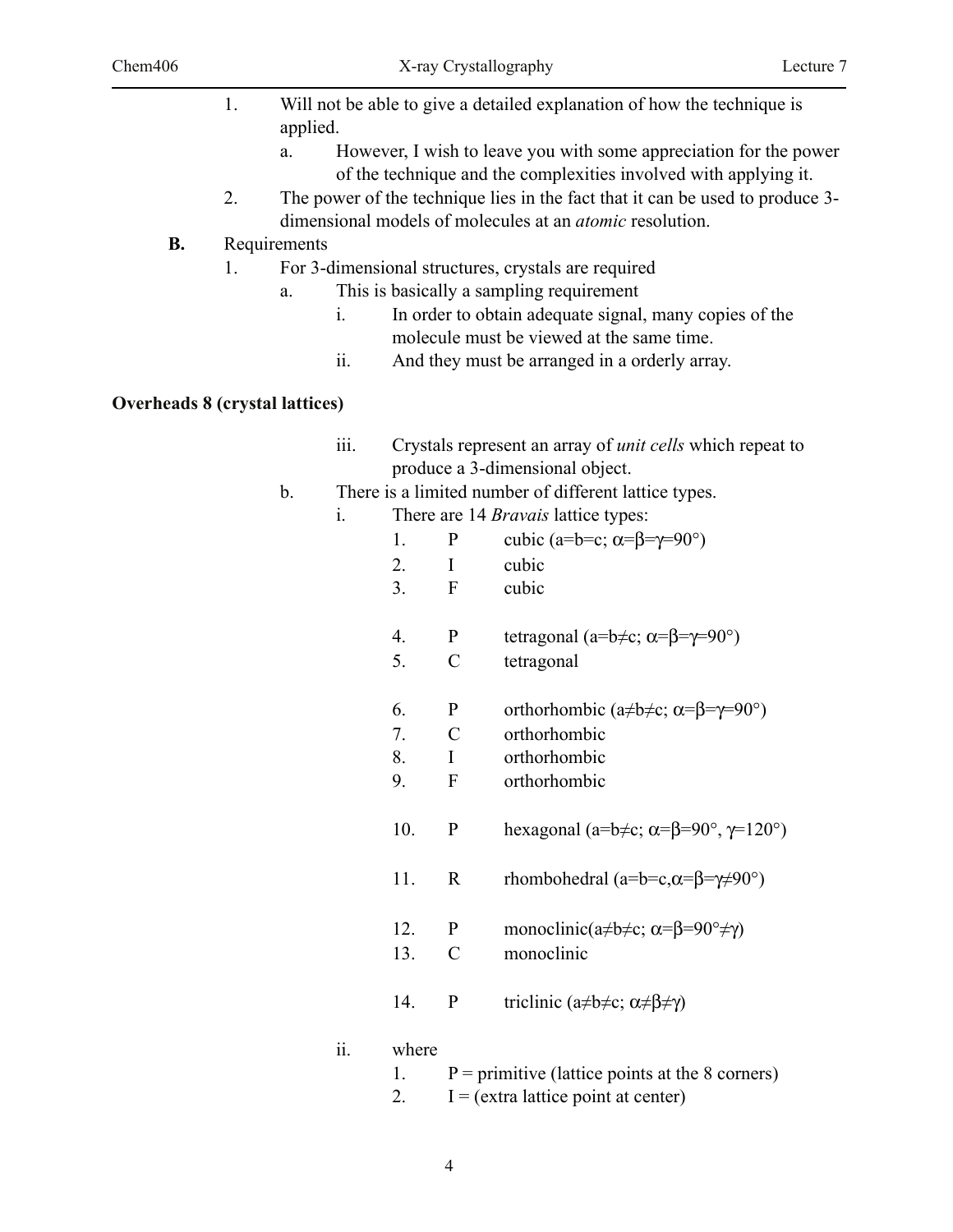- 3. C= (two extra lattice point on pair of opposite faces
- 4.  $F = (extra lattice points on all faces)$
- c. Biological molecules are themselves asymmetric.
	- i. There can be one or more molecules or *asymmetric units per*  unit cell.
- d. Crystals of biological molecules can be hard to grow

#### **Overhead 9 (protein crystal lattice from BT)**

- i. molecules tend to be large and flexible
- ii. There are only a limited number of lattice contacts in a crystal ( $\approx$ 50% solvent)

#### **Overhead 10 (BPTI form I, II & III lattices)**

- iii. Many proteins have multiple crystal forms
- iv. Growing is often and art
	- 1. Often use hanging drop or vapor diffusion method.

#### **Overhead 11 (Hanging drop)**

- 2. For proteins, the amino acid sequence is also needed
	- a. With recombinant DNA techniques this is now easier to come by than it used to be.
- **C.** Diffraction
	- 1. When electromagnetic radiation passes by an edge between two regions of different density it is bent or *diffracted.*
	- 2. When X-rays are past through a crystal they produce what is called a *diffraction pattern*

#### **Overhead 12 (diffractometer with diffraction pattern)**

- a. Most of the x-rays scattered from the atoms in the crystal are eliminated by destructive interference
	- i. For light of longer wavelength this would happen with all but the undeviated light.
		- 1. This is why the crystals look clear with visible light.
- b. When the wavelength of light is shorter that dimensions of the unit cell constructive interference will produce a spots on a piece of film, which is held some distance from the crystal.

#### **Overhead 13 (Constructive and destructive interference)**

- c. This pattern looks like an array of spots
	- i. The positions and intensities of the spots must be measured.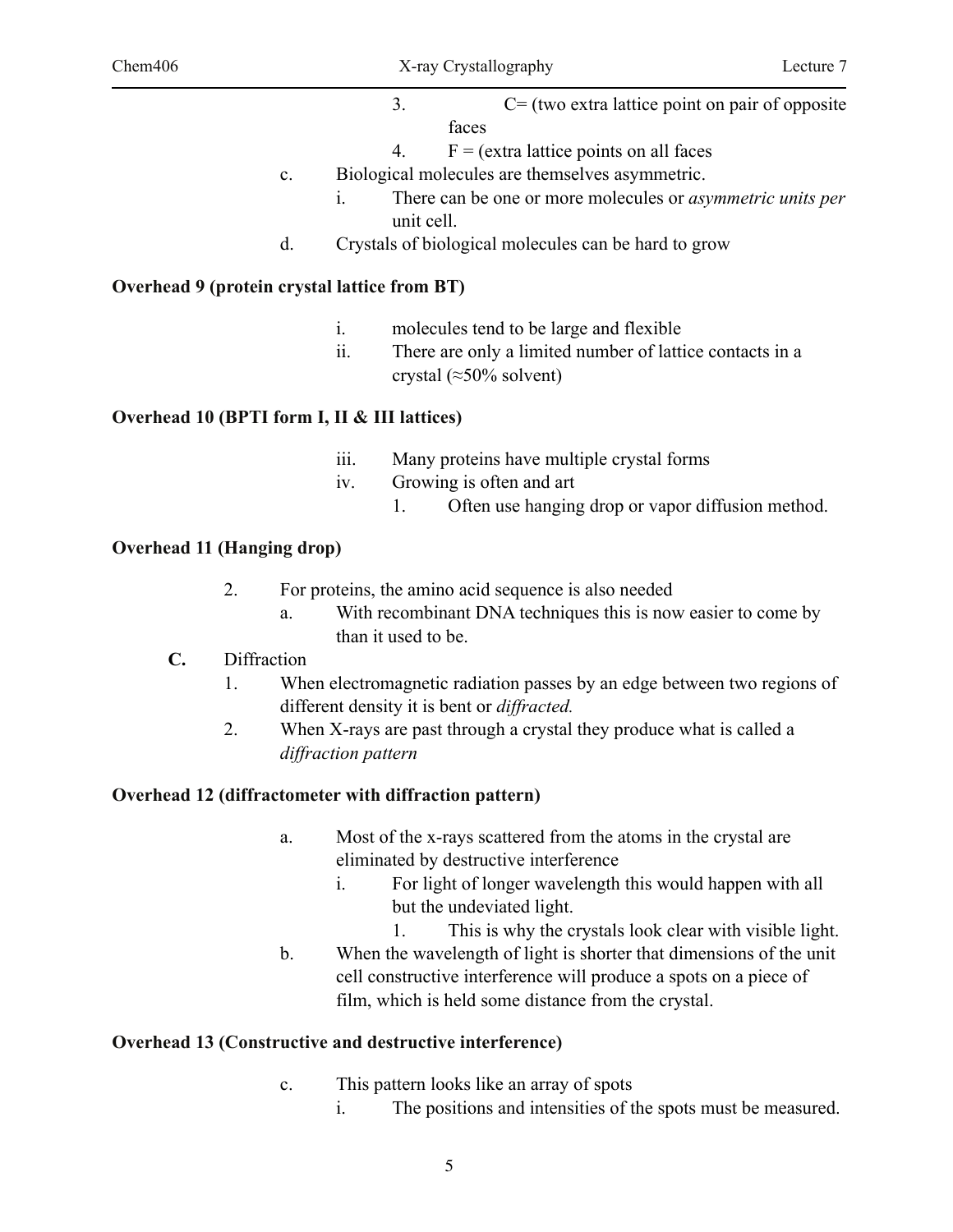|    | $d_{\cdot}$    | This pattern can be recorded either on film or using <i>electronic</i> |  |  |
|----|----------------|------------------------------------------------------------------------|--|--|
|    | detectors      |                                                                        |  |  |
|    | $\mathbf{1}$ . | In the past x-ray crystallographers would measure the                  |  |  |
|    |                | intensities of tens of thousands to hundreds of thousands of           |  |  |
|    |                | spots produced on photographic film                                    |  |  |
|    | ii.            | Array detectors are now available which can collect and                |  |  |
|    |                | digitize signals from large areas simultaneously                       |  |  |
|    |                | This and can markedly reduce the time needed to<br>$1_{-}$             |  |  |
|    |                | collect the data.                                                      |  |  |
| 3. |                | <i>Bragg's Law</i> describes the conditions for forming a spot.        |  |  |

#### **Overhead 14 (Bragg's Law from BT)**

- a. The crystal can be viewed as a collection of parallel planes which intersect the vertices of the unit cells.
	- i. The analogy given in Branden and Tooze of driving past a tree farm is a good one.
- b. The equation  $2d \sin(\theta) = n\lambda$  describes the conditions necessary for obtaining a spot.
	- i. where *d* is the distance of separation of the planes,  $\theta$ , is the angle of incidence, and *n* is an integer.
- 4. The positioning of the spots is determined by the crystal lattice
	- a. They can be used to determine the size of the unit cell
- 5. The intensity of each spot is determined by the structure of the unit cell.

#### **Overheads 15 (Optical diffraction from CS, Rhodes)**

#### **IV. Demo - Optical diffraction.**

a. Each spot contains information about the whole unit cell.

## **Demo Kevin Cowton's site**

- **V.** Fourier Series
	- **A.** Sine an Cosine waves have three paramenters:

#### **Overhead 16 (Figure 2.13 from Rhodes.)**

- 1. Amplitude, *Fo*
- 2. Wavelength, *h*
- 3. Phase,  $\alpha$

$$
f(x) = F_o \cos(2\pi [hx + \alpha])
$$
  

$$
f(x) = F_o \sin(2\pi [hx + \alpha])
$$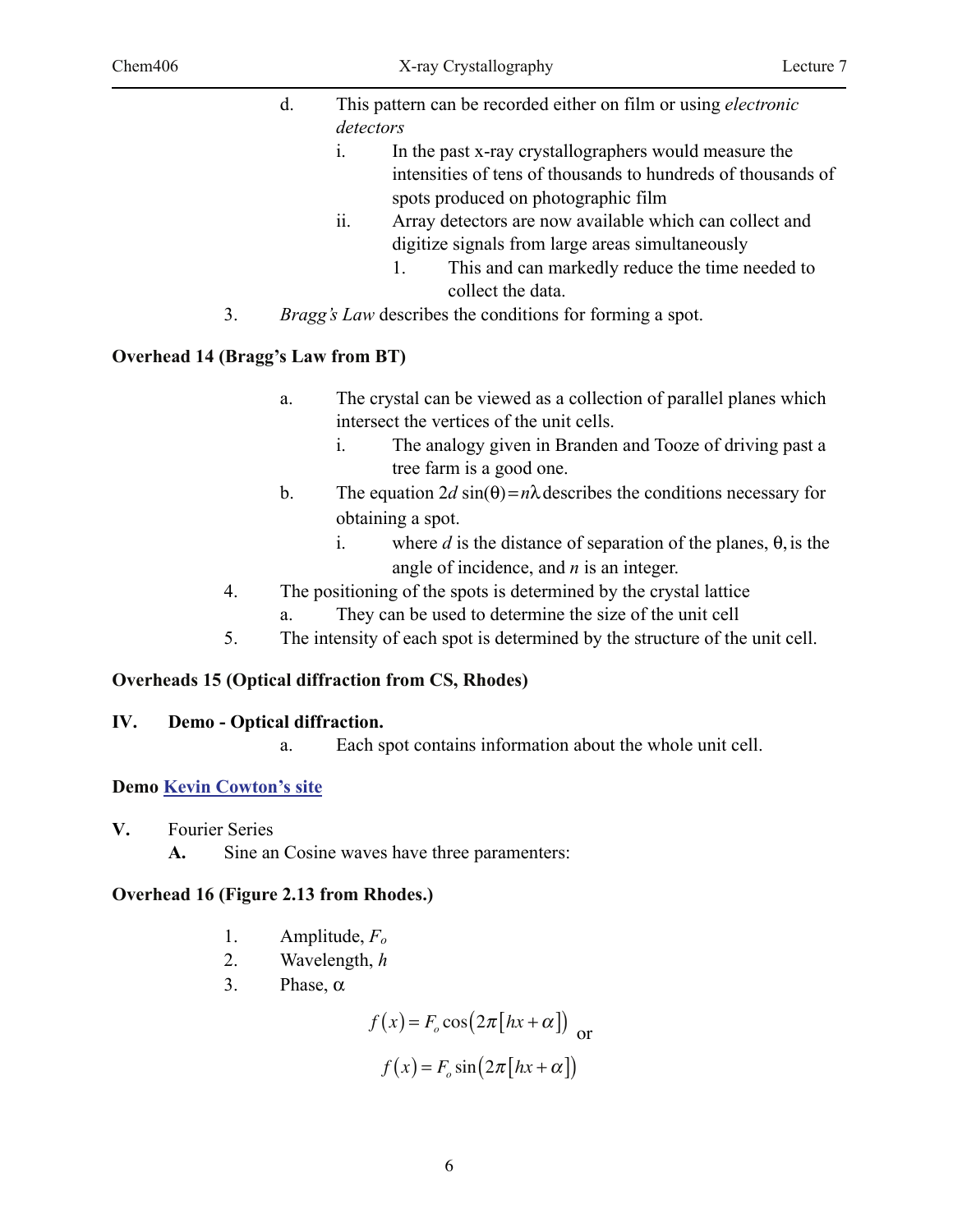a. A sine wave is just equal to a cosine wave that has a phase shift of  $90^\circ$ .

$$
\sin(x) = \cos(x + \pi/2)
$$

- **B.** More complex periodic functions functions can be represented by a sum of cosine waves with various amplitudes,  $F_h$ , frequencies, h, and phases,  $\alpha_h$ .
	- 1. Fourier Series

$$
f(x) = F_o \cos(2\pi [\alpha x + \alpha_o])
$$
  
+
$$
F_1 \cos(2\pi [1x + \alpha_1])
$$
  
+
$$
F_2 \cos(2\pi [2x + \alpha_2])
$$
  
+
$$
F_3 \cos(2\pi [3x + \alpha_3])
$$
  
...  
+
$$
F_n \cos(2\pi [nx + \alpha_n])
$$
  
=
$$
\sum_{h=0}^n F_h \cos(2\pi [hx + \alpha_h])
$$

a. Alternatively, a cosine function of any phase can be represented as a combination of a cosine and sine function, each with a phase of zero:

$$
f(x) = \sum_{h=0}^{n} \left( F_{h,\cos} \cos(2\pi hx) + F_{h,\sin} \sin(2\pi hx) \right)
$$

b. It is also convenient to represent this as a complex number where  $cos(2\pi hx)$  is the real component and  $sin(2\pi hx)$  is the imaginary component:

$$
f(x) = \sum_{h=0}^{n} F_h(\cos(2\pi hx) + i\sin(2\pi hx))
$$

c. Since  $cos(x) + i sin(x) = e^{ix}$  (Euler's formula)

$$
f(x) = \sum_{h=0}^{n} F_h e^{i2\pi hx}
$$

- 2. Since the structures of crystals are periodic, they too can be represented by a Fourier Series.
	- a. The diffraction pattern, which is called the *reciprocal lattice*, is also a periodic function.

#### **Overhead 18 (Figure 2.5 from Rhodes)**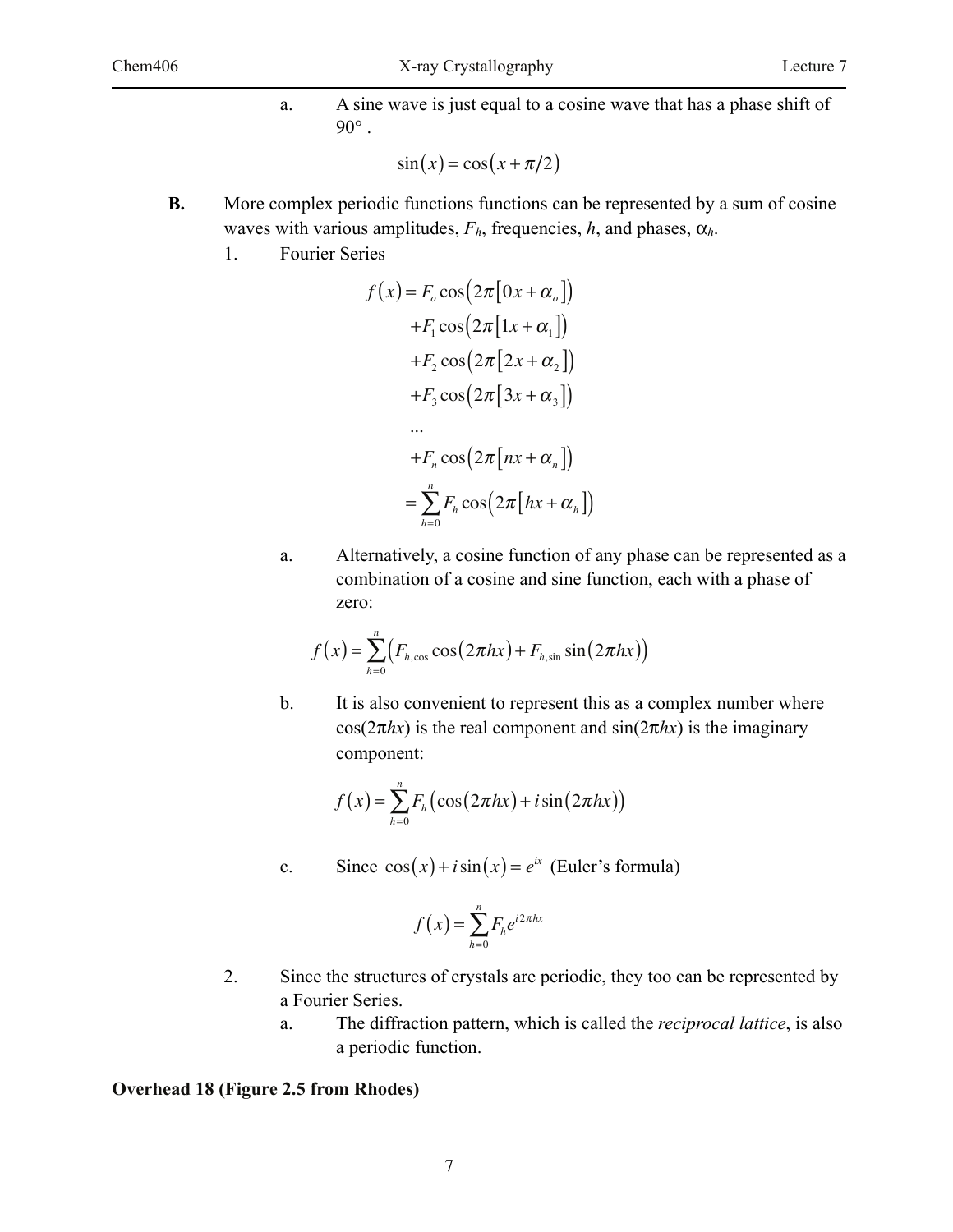- b. It is called a *reciprocal lattice* because everything is inverted in reciprocal space i. Things that are far apart in reciprocal space contain
	- information about things that are close together in real space.

#### **Overheads 19 (Figures 2.15 & 2.16 from Rhodes)**

3. Each spot in the diffraction pattern is called a *structure factor.* Each can be thought of as the sum of the scattering contributions, *f*, from each of the atoms *A, B, C, …* in the unit cell:

$$
F_{hkl} = f_A + f_B + \dots + f_{A'} + f_{B'} + \dots + f_{F'}
$$

#### **Demo Interactive Structure factor tutorial**

4. Another way to represent the structure factors is to divide the unit cell up into small volume elements, each having an electron density,  $\rho$ . Each structure factor is then represented by the sum of the scattering contributions from each of the volume elements in the unit cell:

$$
F_{hkl} = f(\rho_1) + f(\rho_2) + ... + f(\rho_m) + ... + f(\rho_n)
$$

5. The structure factors can therefore also be represented as a Fourier series:

$$
F(hkl) = \sum_{x} \sum_{y} \sum_{z} \rho(xyz) e^{2\pi i(hx + ky + lz)}
$$

- **VI.** Fourier Transforms
	- **A.** When one function represents the amplitude for the Fourier series of a second function then the dependent variables for the two functions are reciprocally related.
		- 1. In X-ray diffraction, the dependent variables for the electron density function, *x, y and* z*,* have dimensions of distance, where as the dependent variables for the structure factor, *h, k* and *l*, have dimensions of frequency, or one over distance.
		- 2. When this situation exists, there exists a mathematical operation called the Fourier Transform, can be used to convert between the two functions.
		- 3. For example, for a one dimensional, discrete function, *F*(*h*), which is represented as the Fourier series of a second function,  $f(x)$ :

$$
F(h) = \sum_{x=0}^{\infty} f(x) e^{i2\pi hx}
$$

a. The Fourier transform is given as

$$
f(x) = \sum_{h=0}^{\infty} F(h) e^{-i2\pi hx}
$$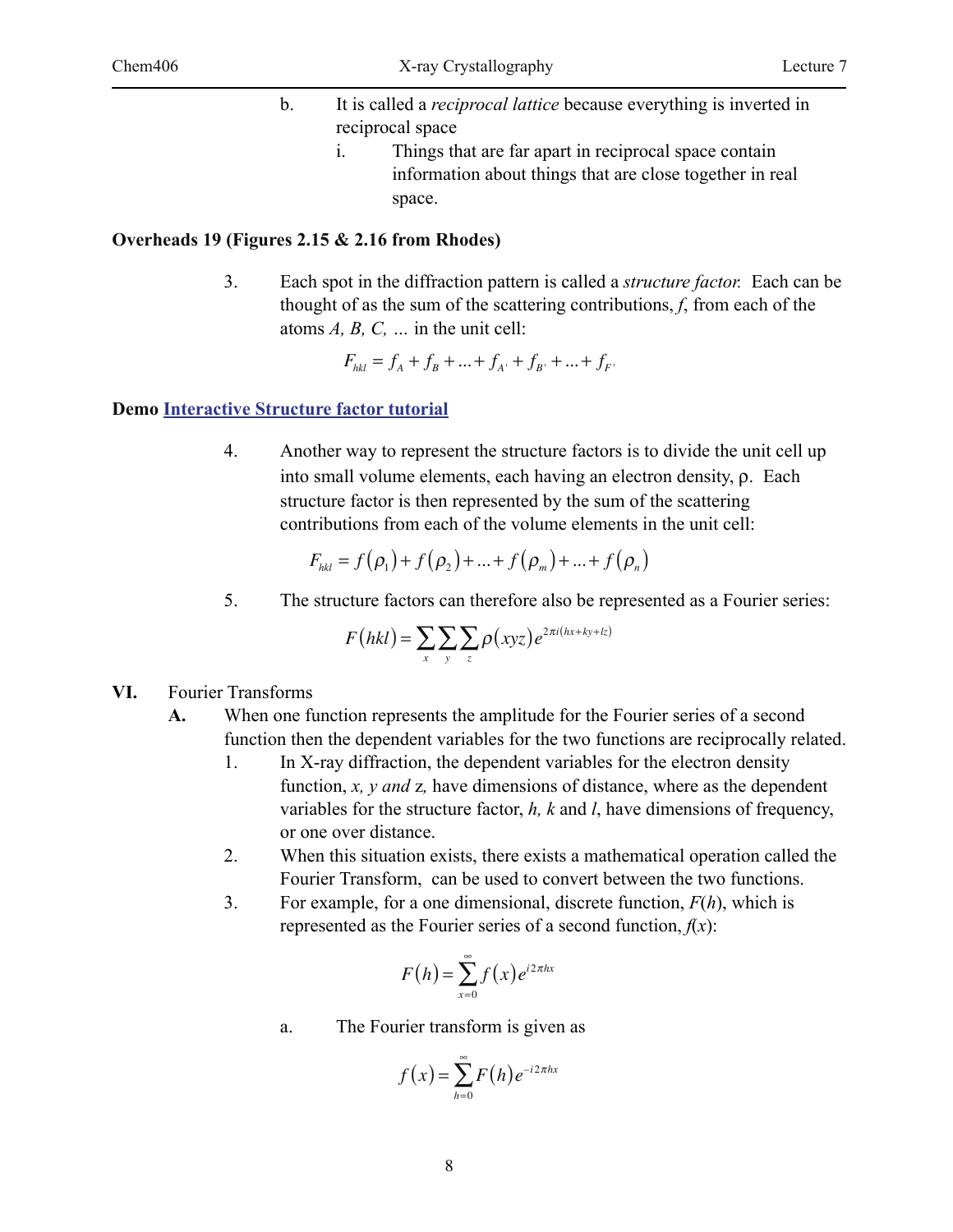4. When this is extended to 3-dimensions

$$
F(hkl) = \sum_{x} \sum_{y} \sum_{z} f(xyz) e^{i2\pi(hx + ky + kz)}
$$

a. The Fourier transform is given as

$$
f(xyz) = \sum_{h} \sum_{k} \sum_{l} F(hkl) e^{-i2\pi(hx + ky + lz)}
$$

5. Substituting  $\rho(xyz)$  for  $f(xyz)$  we get

$$
F(hkl) = \sum_{x} \sum_{y} \sum_{z} \rho(xyz) e^{i2\pi(hx + ky + lx)}
$$

a. The Fourier transfrom is given as

$$
\rho(xyz) = \sum_{h} \sum_{k} \sum_{l} F(hkl) e^{-i2\pi(hx + ky + kz)}
$$

- b. This provides with a method of solving for the electron density function.
- 6. Similar Fourier transform pairs are used to perform spectral analyses.
	- a. For example, if you record a periodic sound in the time domain (s), such as bell ringing, its Fourier transform will give a spectrum of the various frequency components in the frequency domain (1/s).
	- b. This methods of data collection is used in both FT-NMR and FT-IR spectrometers.
- **B.** Solving for the electron density
	- 1. As indicated earlier, each structure factor *F(hkl)* is itself a complex number that is given by an amplitude, phase and frequency
		- a. Demonstrate this with the Interactive Structure Factor tutorial

#### **Demo Interactive Structure factor tutorial**

#### **Overhead 21 (Fig 17.8 from BT, wave parameters)**

- 2. The frequency is determined by the Miller indices (*h,k,l*), which determine the frequency of the planes cutting through the unit cell.
- 3. The amplitude of each structure factor |*F(hkl)*|, can be determined from the intensity of each spot *I*(*hkl*):

$$
|F(hkl)| = \sqrt{I(hkl)}
$$

- 4. What's missing is the phase information
	- a. We have taken a black-and-white photo instead of a color one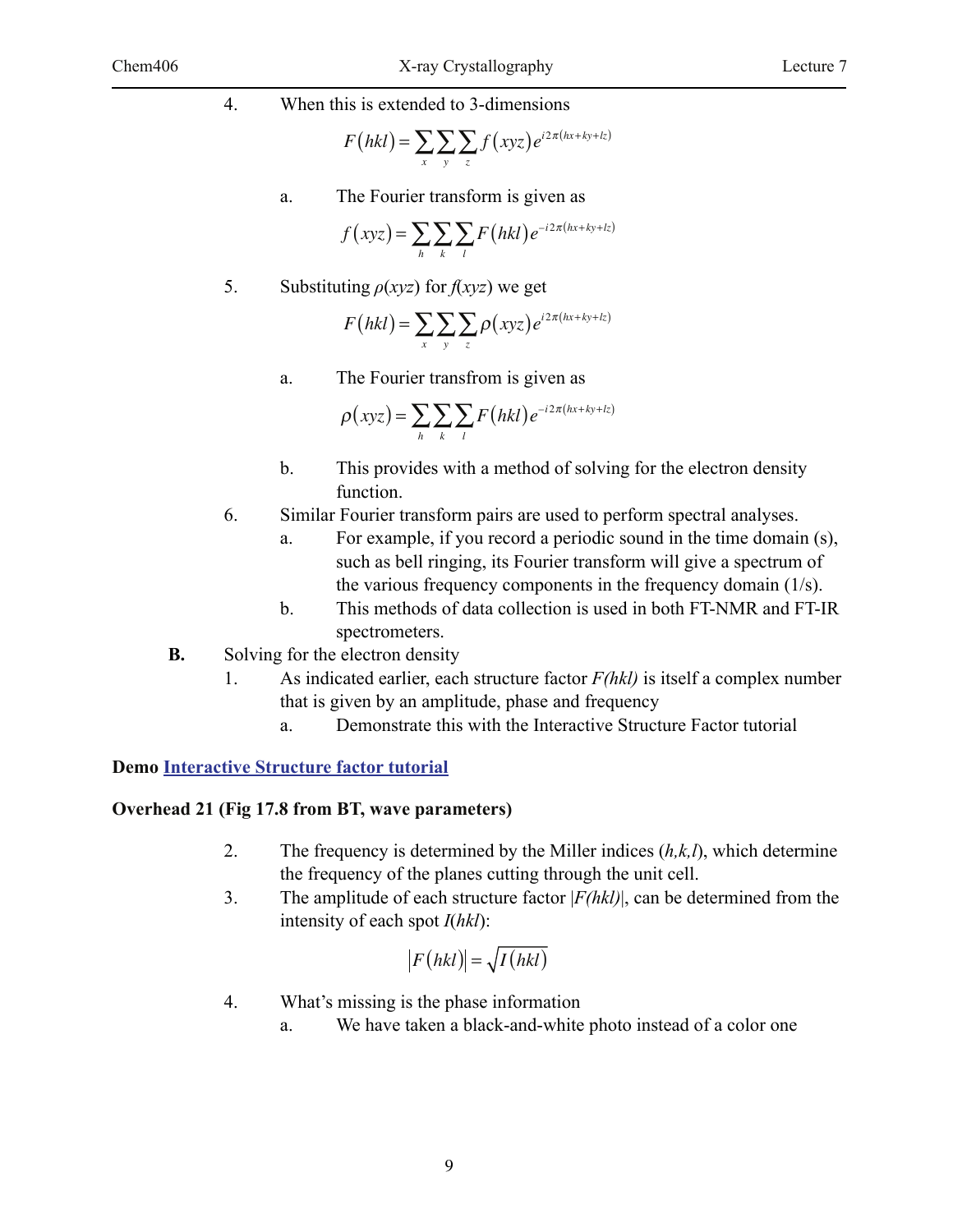- b. Information about the phase angle, however, is lost. The phase is the offset for the planes designated by given set of Miller indices, so that the planes cut through the regions of highest electron density.
- 5. All three pieces of information are needed for each spot in order to obtain the structure of the unit cell from the spots
- **C.** Solving the phase problem

## 1. **Multiple isomorphic replacement** (MIR)

- a. The protein is labeled in a small number of places with heavy metals, which scatter considerably more than H,C,O,N,P,or S.
	- i. This is called **isomorphic replacement** when the only difference between the labeled and unlabeled crystals is the presence of the metals
- b. The Fourier transform of the intensity differences with and without the metals can be used to map the locations of the metals in the unit cell
	- i. This basically assumes that the phases are all zero

$$
P(xyz) = \sum_{h} \sum_{k} \sum_{l} |F(hkl)| e^{-i2\pi(hx + ky + kz)}
$$

c. The data are displayed as maps of vectors representing distances between the metals in the unit cell .

i. This map is called a **Patterson map**

## **Overhead (Figure 18.9 from Brandon & Tooze)**

- d. From this map it is possible to determine the amplitude and phase of the contributions from the metals
- e. We also know the amplitudes for the protein alone and the protein with the metal
- f. With information it is possible to limit the possible phase angles for the protein alone to two possible solutions.
- g. By using a minimum of two isomorphic replacements it is possible to determine the right solution.
- h. When this information is obtained for two or more isomorphic replacements it is possible to calculate the amplitudes and phases for the spots on the diffraction pattern
- i. Using these initial phases can come up with crude model
- 2. Molecular replacement
	- a. If you have an existing structure that is similar to the one you are trying to solve for, you can use it to come up with an initial set of phases.
- 3. c. The phases are used to determine an **electron density map**.
- **D.** Model building